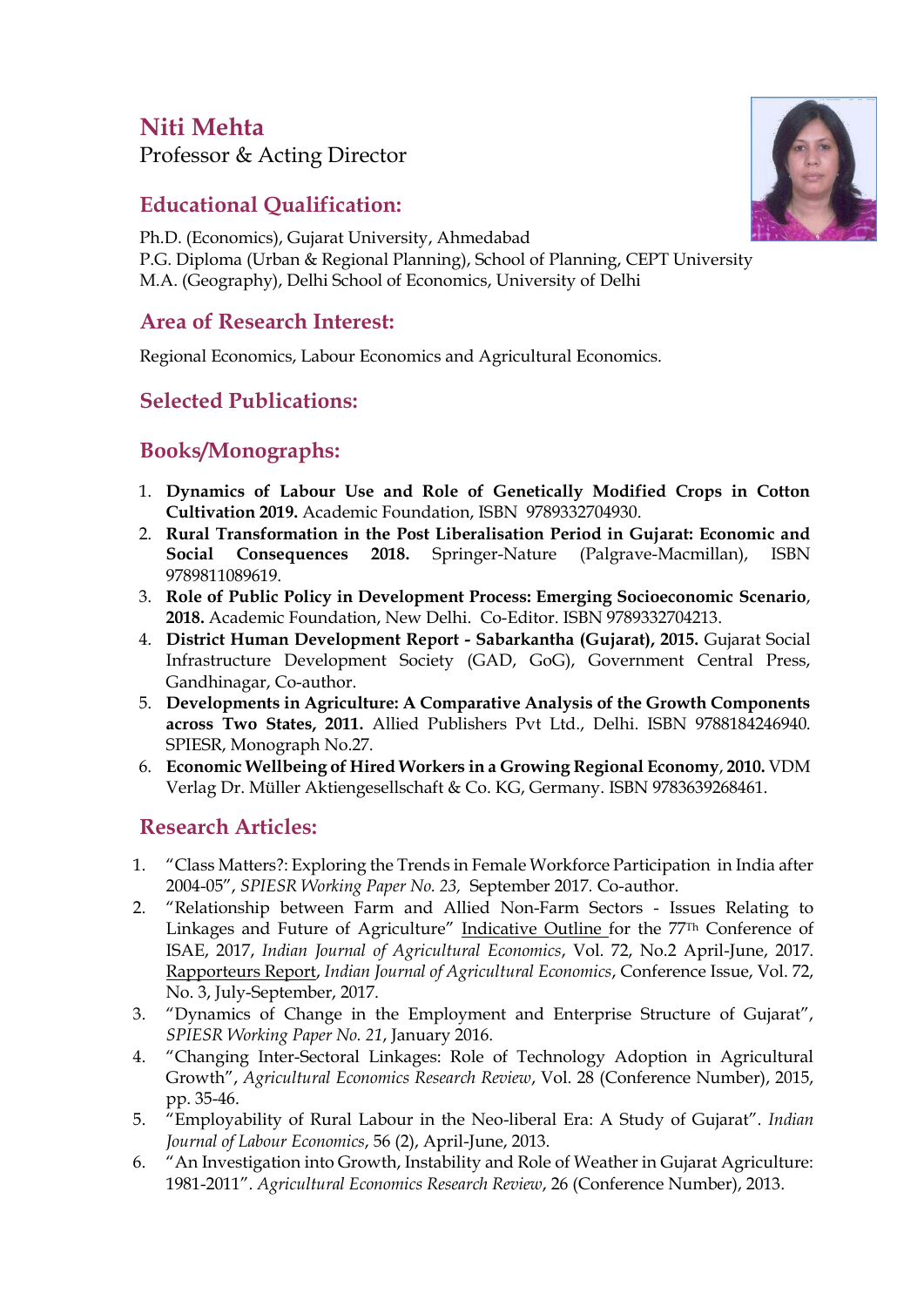- 7. "Resource-based Planning: Prerequisites for Decentralized Development". *IASSI Quarterly*. 31(2), April-June, 2012.
- 8. "Food Security Aspects and Diversification of Demand in the Context of Gujarat", *Anvesak*, 42 (1&2), Jan-Dec, 2012.
- 9. "Performance of Crop Sector in Gujarat during the High Growth Period: Some Explorations". *Agricultural Economics Research Review*. 25(2), July-December, 2012.
- 10. "Productivity and Resource Structure: Underlying Dimensions of Agricultural Development". *SPIESR Working Paper No. 11*, September, 2012.
- 11. "Performance of Gujarat Economy: An Analysis of the Instability Aspect", *SPIESR Working Paper No.7*, November 2011. Co-author. Accepted at [http://mpra.ub.uni](http://econpapers.repec.org/scripts/redir.pf?u=http%3A%2F%2Fmpra.ub.uni-muenchen.de%2F35712%2F;h=repec:pra:mprapa:35712)[muenchen.de/35712/](http://econpapers.repec.org/scripts/redir.pf?u=http%3A%2F%2Fmpra.ub.uni-muenchen.de%2F35712%2F;h=repec:pra:mprapa:35712)
- 12. "Liberalized Era and Technical Efficiency in Agriculture: Variations in Gujarat and West Bengal", *Indian Journal of Agricultural Economics*, 66 (2), April-June, 2011.
- 13. "Trade Liberalization and Farm Sector in India: Emerging Scenario", *Anvesak*, 40 (1&2), January- December, 2010.
- 14. "Female Employment in India: Trends and Underlying Processes in the Era of Reforms", *SPIESR Working Paper No.3*, September 2010.
- 15. "Some Aspects of Employment and Wellbeing of Farm Labour Households: Evidences from Gujarat" *Anvesak*, 39(2), July-December 2009.
- 16. "Rural Poverty in India: Government Efforts and Other Determinants" *Indian Journal of Public Audit & Accountability*, II (3), July-September, 2008 & II (4), October-December, 2008. Co-author.
- 17. "Non-Farm Sector in India: Temporal and Spatial Aspects", *Indian Journal of Labour Economics*, Conference Issue, 50(4), October-December, 2007. Co-author.
- 18. "Growth of a Regional Economy: Perspectives for Human Resource Development" *Indian Journal of Public Audit & Accountability*, 1(2), April-June 2007. Co-author.
- 19. "Institutionalizing an Innovative Approach towards Agricultural Development" *Anvesak*, 37(1), January-June, 2007. Co-author.
- 20. "Employment Availability for Hired Workers: A Comparative Study of Two Villages" *Indian Journal of Labour Economics*, 49(3), July-September, 2006.
- 21. "Imbalances in Development between Regions and Social Groups: Evidences from Gujarat" *Anvesak*, 36(1), January-June, 2006.
- 22. "An Approach towards Identifying Sunrise Industries: A Regional Perspective". *Manpower Journal*, Special Issue on Rural Non- Farm Sector, 38(2 & 3), July-December, 2002. Co-author.
- 23. "Agricultural Development in Gujarat: Problems and Prospects". *Economic & Political Weekly,* 35 (35 & 36), 2000 Co-author.
- 24. "Ongoing Changes in Policy Environment & Farm Sector in India: Role of Agro-Climatic Regional Planning Approach". *Economic & Political Weekly*, 34(26), 1999. Coauthor.
- 25. "Agricultural Development Strategy for the Eastern Region" (1999), *ARPU Technical Paper No. 33*, ARPU, Planning Commission.
- 26. "Irrigation Development and Allocation to Crops Across Major States of India". *Anvesak*, 28(2), July-Dec, 1998.
- 27. "Agro-climatic Regional Planning: Recent Developments", (1998) *ARPU Working Paper No. 10*, ARPU, ARPU, Planning Commission, Ahmedabad. Co-author.
- 28. "Land use Planning in context of Agro-climatic sub-regions" (1998), *ARPU Technical Paper No.30*, ARPU, Planning Commission, Ahmedabad.
- 29. "A Decadal Growth of Gujarat's Agriculture and Perspective" (1997), *ARPU Technical Paper No. 28,* ARPU, Planning Commission, Ahmedabad.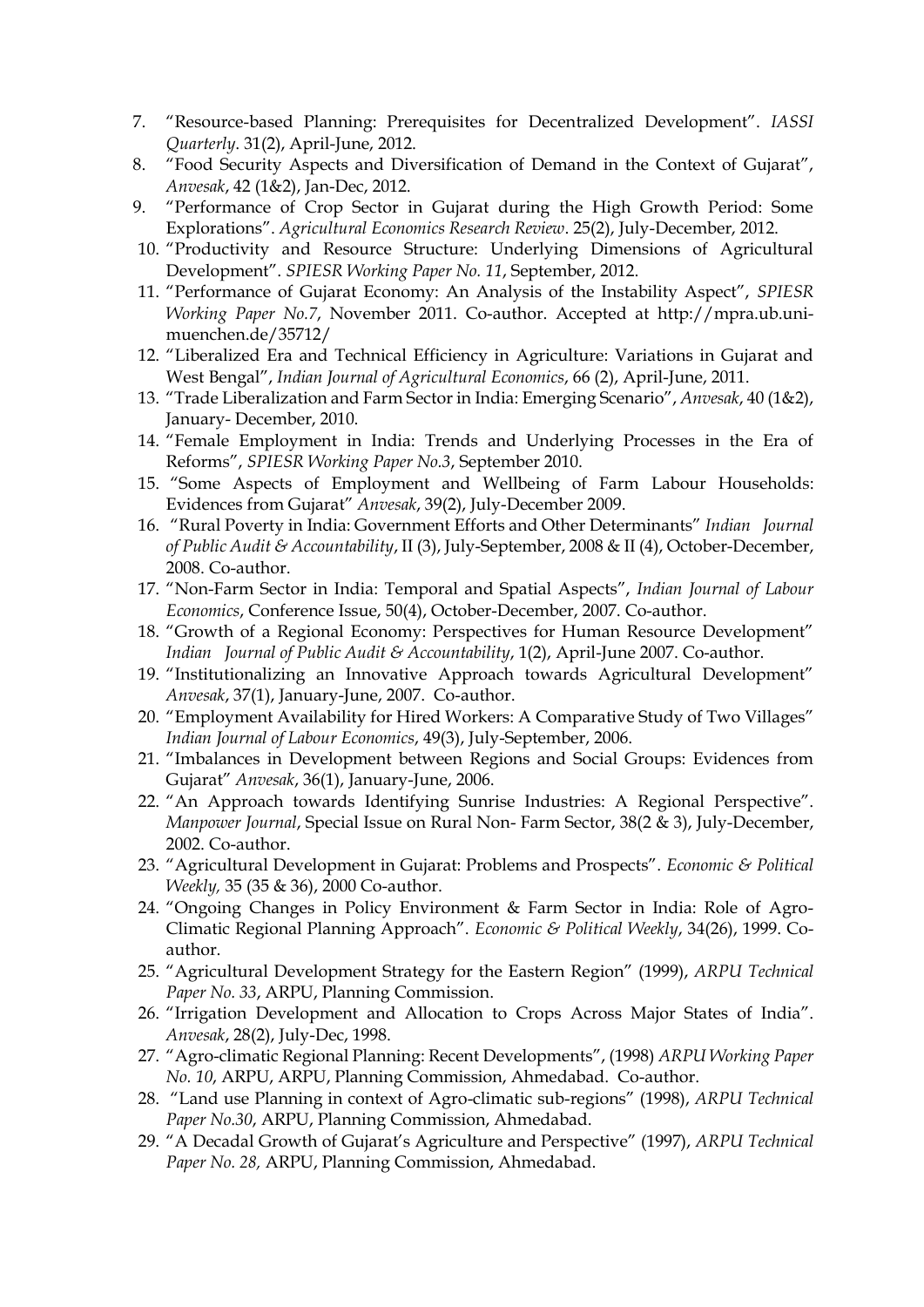- 30. "Employment Trends in Agro-climatic Resource Regions". *Indian Journal of Labour Economics*, 38(2), April-June, 1995.
- 31. "Spatial Analysis of Agro-processing Industries in India". *Anvesak*, 24(2), July-Dec, 1994 Co-author.
- 32. "Crop Output Projections for States by Agro-Climatic Subregions (Based on an Inter-Regional Area Allocation Model)". (1994), *ARPU Working Paper No.8*, ARPU, Planning Commission, Ahmedabad. Co-author.
- 33. "Agro-Climatic Regional Planning District Level" (1993), *ARPU Working Paper No. 7*, ARPU, Planning Commission, Ahmedabad. Co-author.
- 34. "Agro-processing Potential in Selected Zones" (1993), ARPU *Technical Paper No. 22*, ARPU, Planning Commission, Ahmedabad.

#### **Seminar/Conference Papers:**

- 1. "Input-cost Gains and Technical Efficiency in Cotton Cultivation: Experience of HT Technology", accepted for presentation at the *AERA Silver Jubilee Conference, 2017*, ICAR-NAARM, Hyderabad on 7-9 November, 2017.
- 2. "Female Employment in India: Recent Trends and Dimensions"**,** Paper presented at *FES-CU Workshop on Women and Work in India.* November 25, 2016, New Delhi.
- **3.** "Changing Employment and Enterprise Structure in Gujarat: 1990-2005", Paper presented at the *National Seminar on Dynamics on Rural Labour Relations in India,*  10-12 March, 2016, National Institute of Rural Development and Panchayati Raj (NIRD&PR), Hyderabad.
- 4. "Urbanization Challenge in Gujarat: Implications for Policy and Development", Paper presented at the *National Seminar on the Role of Public Policy in Development Process: Emerging Economic/Social Scenario in the Indian Economy*, 4-5 January, 2016, Sardar Patel Institute of Economic & Social Research, Ahmedabad.
- 5. "Changing Inter-Sectoral Linkages: Role of Technology Adoption in Agricultural Growth", Paper presented at the *23rd Annual AERA Conference* on "Inter- and Intra-Sectoral Dynamics for Transforming Indian Agriculture", 2-4 December, 2015, CIFE, Mumbai.
- 6. "Dynamics of Change in the Employment and Enterprise Structure of Gujarat", Paper presented at the *57th Annual Conference of the Indian Society of Labour Economics*, SKAUST and Central University of Kashmir, Srinagar, 10-12<sup>th</sup> October, 2015.
- 7. "Dynamics of Labour Used in Cotton farms in Gujarat: Role of Technology Infusion for Enhancing Profitability", Abstract accepted and Paper submitted to *GDN Annual Conference* held in Morocco, June 2015.
- 8. "Gujarat over time: Progress towards Growth, Development and Inclusiveness". Paper presented at the seminar on *"Status of Social Science Research in Western India: Critical Engagement and Future Direction",* November 14-16, 2014, ICSSR Western Regional Centre, Vidyanagari, SantaCruz (E), Mumbai-400098.
- 9. "An Investigation into Growth, Instability and Role of Weather in Gujarat Agriculture, 1981-2011'. Paper accepted for the *21st AERA Annual Conference*, Sher-e-Kashmir University of Agricultural Sciences & Technology of Kashmir, Srinagar (J&K), September 10-12, 2013.
- 10."Agricultural Growth in Gujarat: Strides towards Innovations & Inclusiveness". Paper accepted for the **First International Conference on Development and Innovation in the Emerging Economies** of the Centre for Development Economics and Innovations Studies (CDEIS), Punjabi University and Indialics, November 16-18, 2012.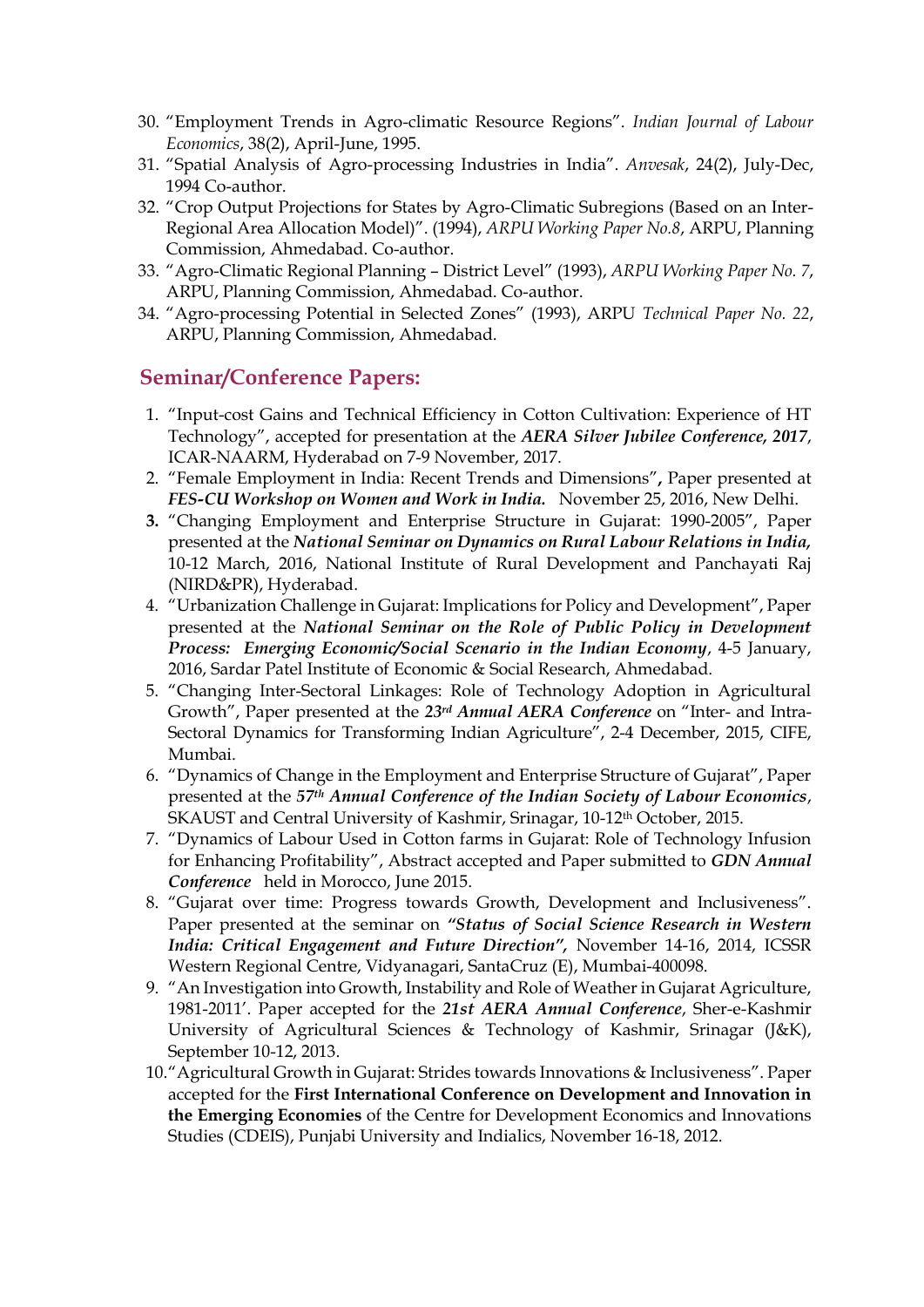- 11. "Food Security Aspects and Diversification of Demand in the Context of Gujarat*".* Presented paper at *National Seminar on Imperatives of Sustainable Farm Sector Development in the Backdrop of Globalisation, Poverty and Employment* held at SPIESR, Ahmedabad, 15-16 June, 2012.
- 12. Attended the Stakeholders' Consultation Workshop on SoER (Gujarat) 2012: Land, Water and Climate Change, organized by Institute of Rural Management, Anand, January 31 to February 2, 2012. Made a presentation on *"Landuse Changes in Gujarat in the past 5 decades*".
- 13. Participated in the *International Conference on Indian Social Sciences in the Changing World: Roles, Responsibilities and Reforms* Organised by ICSSR, MHRD, Hotel Ashoka, New Delhi on 6-7 February 2012.
- 14. "Quality and Employability Aspects of Rural Labour Force in Gujarat". Paper presented at *Seminar on Changing Scenario of Employment in Gujarat: 1960-2010,* held on 16th -17th July 2010, Centre for Culture and Development, Vadodara.
- 15. *National Convention on Making Growth Inclusive: Opportunities, Scope and Challenges at the State Leve*l, October 26-28, 2009, organized by GIDR, Ahmedabad. Wrote the Rapporteur's Report on the Session on Agriculture (I).
- 16. "Female Labour Force Participation in Services Sector: Indian Experience in the Reforms Era". Paper presented at *International Conference on Increasing Female Labour Force Participation*, Dutch Ministry of Employment & Social Affairs, Amsterdam, The Netherlands, November 4-6, 2009.
- 17. "Implications of Agricultural Trade Liberalization: An Analysis of the Growth Components and Contributory Factors for Agriculture across Indian States", Paper Presented at *Ninth Annual Conference of South Asia Network of Economic Research Institutes (SANEI)* organized by Pakistan Institute of Development Economics, Islamabad, Pakistan, August 18-20, 2008.
- 18. "An Update on Measurement and Determinants of Rural and Urban Poverty". Paper presented at the *Seminar on Industrial Development and Economic Policy Issues*, organised in Honour of Professor SK Goyal, at Institute of Studies in Industrial Development (ISID), New Delhi., 27 & 28 June, 2008. Co-author.
- 19. *National Seminar on Human Resource Management and Business Process* held at Mahatma Gandhi Labour Institute, Ahmedabad, January 30-31, 2007. Rapporteur and presented Seminar Proceedings.
- 20. "Child Labour in India: Extent and Some Dimensions". Paper presented at *National Workshop on Socio-Economic Issues of Child Labour* at Mahatma Gandhi Labour Institute, Ahmedabad on March 16-17, 2007. Available at [http://ssrn.com/abstract=996574.](http://ssrn.com/abstract=996574)
- 21. "Economic Exclusion of Asset Poor Rural Households: Paradox of a Growing Regional Economy" Paper submitted to the Institute of South Asian Studies, NUS, Singapore for the *Third International Conference on South Asia,* November, 2007.
- 22. "Non-Farm Sector in India: Temporal and Spatial Aspects". Co-author. Paper presented at the *Annual Conference of the Indian Society of Labour Economics*, CESS, Hyderabad in December 2007.
- 23. "Gujarat 2020: Viewpoints & A Vision". Keynote Paper presented at the *Annual Conference of Gujarat Economic Association* held in January 2007 at Bhavnagar University, Gujarat, December 2006. Available at [http://www.gdnet.org/fulltext/1172572424\\_GEA-keynote.pdf.](http://www.gdnet.org/fulltext/1172572424_GEA-keynote.pdf)
- 24. "Performance of Agriculture in Gujarat: Some Recent Evidence". Paper presented at the *National Seminar on Agricultural Growth in the Post Reform Period: Regional Perspectives,* March 2006, Giri Institute of Development Studies, Lucknow. Available at [http://www.gdnet.org/fulltext/1165051149\\_Gujarat\\_agri.pdf](http://www.gdnet.org/fulltext/1165051149_Gujarat_agri.pdf)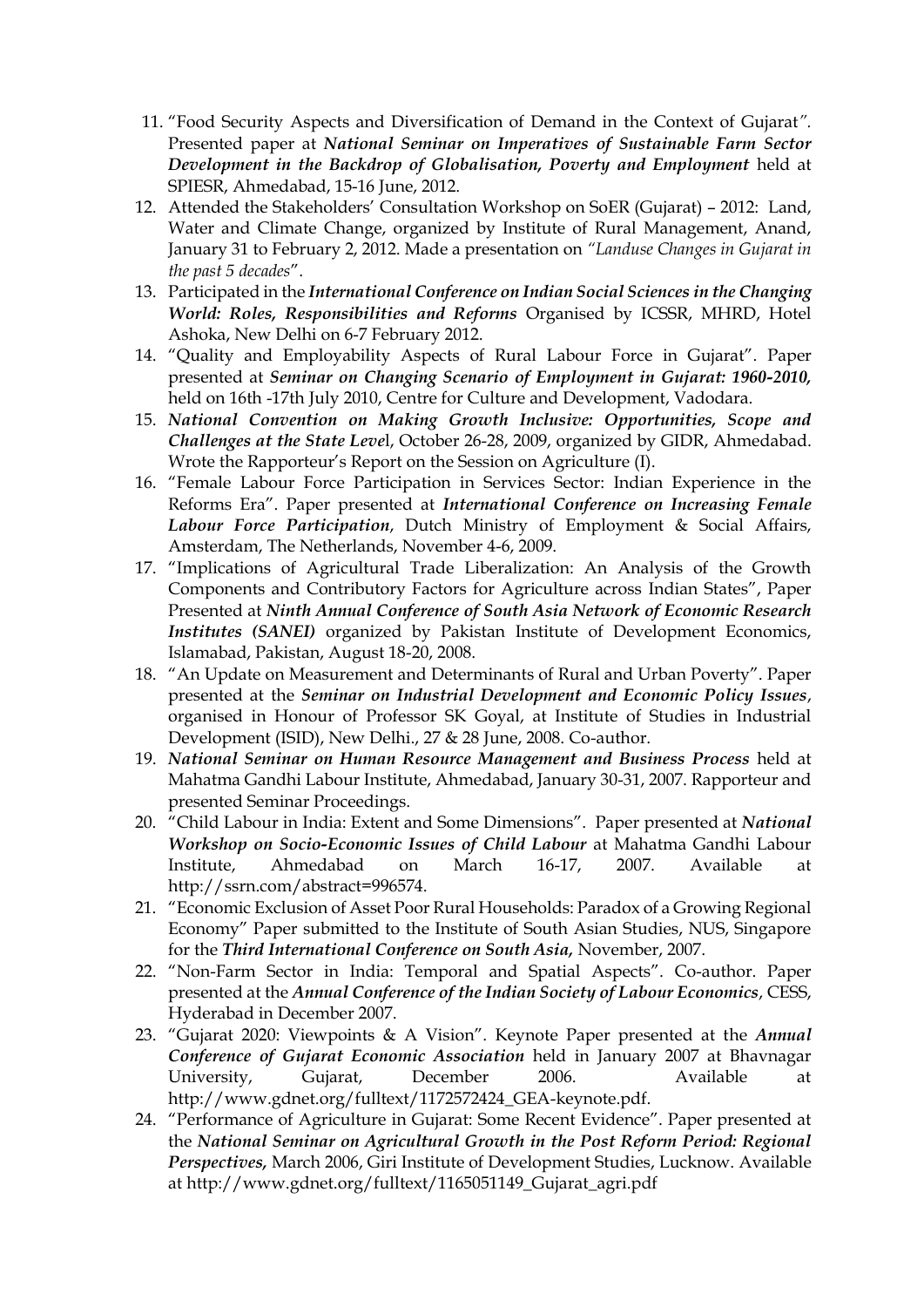- 25. "Rural Non-farm Sector in Gujarat: Growth and Emerging Nature" Co-author. Paper presented at the Workshop to examine *Future Development Strategies for Rural Transformation in India*. Organized by Institute of Human Development, Planning Commission, DFID & World Bank, New Delhi in September 2001.
- 26. "Agricultural Development in Gujarat: Problems and Prospects" Co-author. Paper presented at the Seminar on *Dynamics of Development in Gujarat*, Organized by Centre for Development Alternatives with Oxfam (India) Trust, Ahmedabad, 1999.
- 27. "Ongoing Changes in Policy Environment & Farm Sector in India: Role of Agro-Climatic Regional Planning Approach". Paper presented at the *Indo-Russian Joint Seminar on 'State Regulation vs. Market Forces in Transitional Economies'*, organized by Centre for Studies in Social Sciences, Calcutta in collaboration with ICSSR, December 10-12, 1998.
- 28. "Output, Employment and Poverty issues in context of ACRP" Co-author. Paper presented at the *National Conference on Growth, Employment and Poverty: Change & Continuity in Rural India*, Organized by Indian Society of Labour Economics. New Delhi, held at Patna, November, 1997.
- 29. "Land Use Planning in context of Agro-climatic sub-regional planning"*,* Presented paper at the  *National Workshop on Land Use Planning*, organized by the National Centre for Agricultural Economics & Policy Research and Planning Commission, New Delhi, November 28-29, 1997.
- 30. "Planning for Globalization & Sustainability: ACRP as an Alternative Paradigm". Paper presented at the *International Conference on Globalization, Food Security and Sustainable Agriculture,* organized by the Research Foundation for Science, Technology and Natural Resource Policy, New Delhi, July 1996. Co-author.
- 31. "Agro-climatic Based Planning for Sustainable Agriculture". Paper presented at the *Annual Conference of the Indian Society of Agricultural Statistics*, Lucknow, February 1996.
- 32. "Employment Trends in Agro-climatic Resource Regions", Paper presented at the *Annual Conference of the Indian Society of Labour Economics*, held at Gandhi Labour Institute, Ahmedabad, January 1994.

## **Articles in Books:**

- 1. "Declining Female Workforce Participation in India: An Examination of NSS Data with a Focus on Income Groups" in (Ed.), Friedrich-Ebert Stiftung, New Delhi and Calcutta University. Forthcoming.
- 2. "Technology Adoption and its Impact on Labour Use: The Case for Herbicide Tolerant Technologies", in N. Chandrasekhara Rao, Carl E. Pray and Ronald J. Herring (Ed.) (2018). *Biotechnology for a Second Green Revolution in India: Socioeconomic, Political, and Public Policy Issues*, Academic Foundation, New Delhi.
- 3. "Introduction and Overview" in Niti Mehta and Anita Arya (Ed.) (2018). *The Role of Public Policy in Development Process (Emerging Economic/Social Scenario in the Indian Economy*. Academic Foundation, New Delhi.
- 4. "Urbanization Challenges in Gujarat: Implications for Policy and Development" in Niti Mehta and Anita Arya (Ed.) (2018). *The Role of Public Policy in Development Process (Emerging Economic/Social Scenario in the Indian Economy*. Academic Foundation, New Delhi.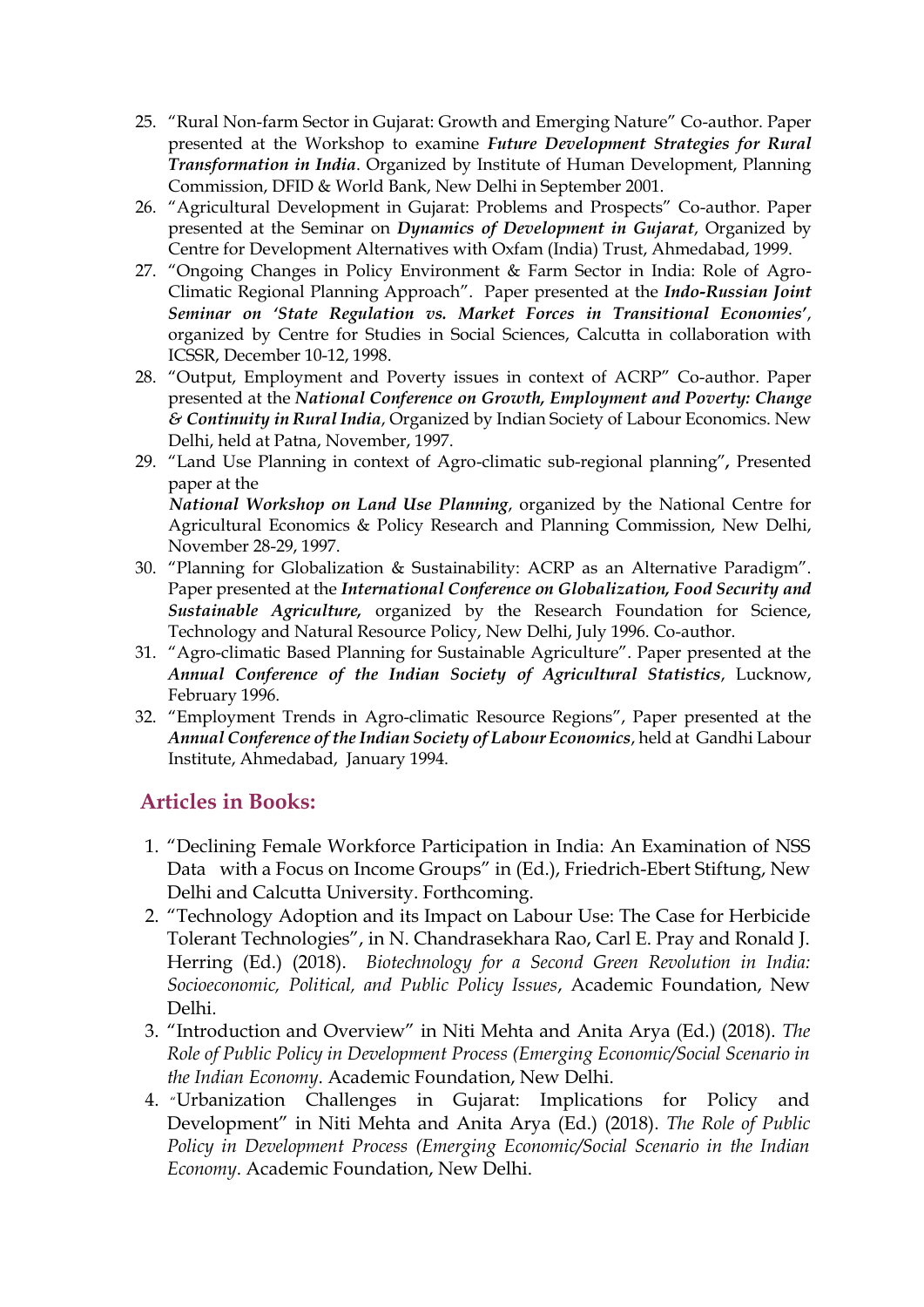- 5. "Gujarat over time: Progress towards Growth, Development and Inclusiveness" in (Ed.) Seminar Volume. ICSSR-WRC, Mumbai. Manak Publishers, New Delhi. Forthcoming.
- 6. "Quality and Employability Aspects of Rural Labour Force in Gujarat" in Lancy Lobo and Jayesh Shah (Ed.) (2012). *Globalisation, Growth and Employment: Challenges and Opportunities*. Rawat Publications, Jaipur.
- 7. "Krishi Rath: An Innovative Approach towards Rural Development" in *Rural Development: Under Decentralised Governance*, MR Biju (Ed.) (2012) Concept Publishing Co. Pvt.Ltd., New Delhi. Co-author.
- 8. "An Update on Measurement and Determinants of Rural and Urban Poverty" in SR Hashim et.al (Ed.) (2008) *Indian Industrial Development and Globalisation* (Volume in Honour of Professor SK Goyal), Institute for Studies in Industrial Development, New Delhi, Academic Foundation. Co-author.
- 9. "Rural Non-Farm Sector in Gujarat: Growth and Emerging Nature" in Rohini Nayyar and Alakh N Sharma (Ed.) (2005) *Rural Transformation in India- The Role of Non-farm Sector*, Institute of Human Development, New Delhi, Manohar Publishers & Distributors. Co-author.
- 10. "Output, Employment and Poverty issues in context of ACRP" in Alakh K Sharma and GK Chadha (Ed.) (1997) *Growth, Employment and Poverty*. New Delhi, Indian Society of Labour Economics. Co-author.
- 11. "Planning for Globalization an Sustainability: ACRP as an Alternative Paradigm" in Uma Kapila and Raj Kapila (Ed.) (1996) *Indian Economy Update*, Vol III. Delhi, Academic Foundation. Co-author.
- 12. "Agro-processing Potential in Agro-climatic Regions" in D.N. Basu and S.P. Kashyap (Ed.) (1996) *Agro-climatic Regional Planning in India*, Vol II. New Delhi, Concept Publishing Co. Ltd. Co-author.

## **Project Related Work:**

- 1. *Seminar Report* (2017) ICSSR funded National Seminar on the Role of Publ*ic*  Policy in Development Process: Emerging Economic/Social Scenario in the Indian Economy, 4-5 January, 2016, Sardar Patel Institute of Economic and Social Research, Ahmedabad.
- 2. *"The Post Liberalization Rural Transformation in Gujarat: Economic, Social and Environmental Consequences"* (2016) funded by Indian Council of Social Sciences Research. New Delhi. Project Director, Final Report Submitted.
- 3. *"Dynamics of Labour use by Cotton Growers in Gujarat",* (2015) funded by Mahyco- Monsanto, Mumbai. Project Director, Final Report Submitted.
- 4. *"Identifying Features of High Agricultural Growth in Gujarat in the Recent Period"* (2012) funded by DEAR, National Bank for Agriculture and Rural Development (NABARD) Mumbai. Project Director, Final Report Submitted.
- 5. "*Developments in Agriculture: A Comparative Analysis of the Growth Components and Contributory Factors across States*" (2010), funded by Indian Council of Social Sciences Research. New Delhi. Project Director, Final Report Submitted.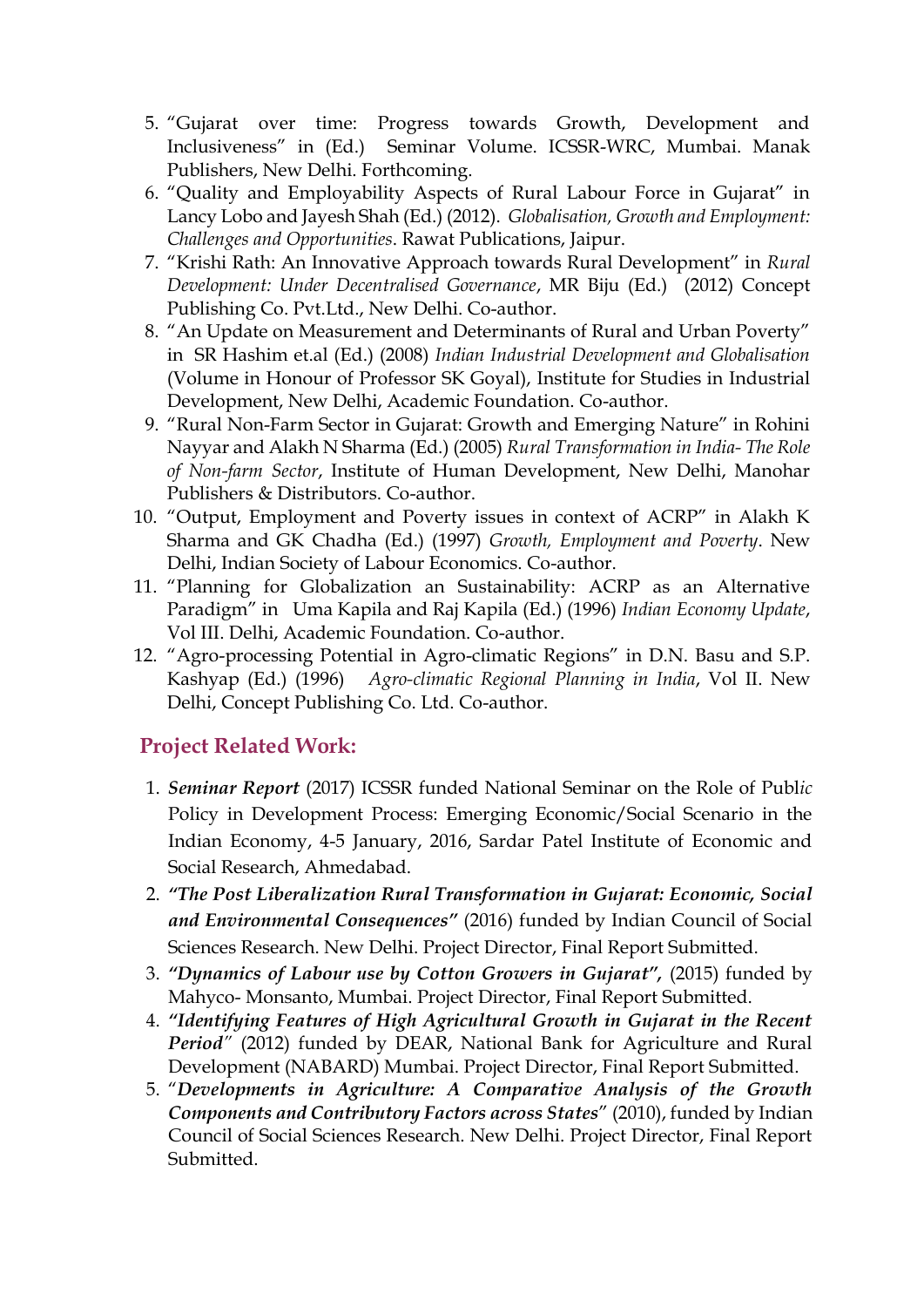- 6. "*Implications of Agricultural Trade Liberalization: An Analysis of the Growth Components and Contributory Factors for Agriculture across Indian States*" (2010) funded by South Asia Network of Economic Research Institutes (SANEI), Pakistan. Project Director, Final Report Submitted.
- 7. *"Sabarkantha District Human Development Report"* (2010), funded by UNDP and Gujarat State Human Development Directorate. Co-author, Final Report Submitted.
- 8. State level Nodal Consultant for *"Annual Employment Report of the Districts"* (2006) sponsored by Commissionerate of Rural Development, Government of Gujarat.
- 9. "*The Economic Condition of Hired Workers: Comparison between an Agriculturally Developed vs. Rainfed Village in Gujarat*" (2005), Project Director, Project Report submitted to Mahatma Gandhi Labour Institute, Ahmedabad.
- 10. "*Economic Upliftment and Opportunities for Escaping Poverty Amongst Tribal Unorganized Workers in Gujarat*" (2005), Project Director, Project Report submitted to Mahatma Gandhi Labour Institute, Ahmedabad.
- 11. "*Gender Budgeting - Impact of Policies and Programmes on Women of Agricultural Households in Gujarat"* (2005), Research Associate, Project Sponsored by Human Development Resource Centre, UNDP India.
- 12. *Training Manual on Agro-Climatic Regional Planning*, ADDC, ARPU, Planning Commission. Co-author.

## **Book Reviews**

- 1. Lalitha, N and P.K. Viswanathan (Ed.) (2015) India's Tryst with Bt Cotton: Learning from the First Decade, Concept Publishing Company Pvt. Ltd. New Delhi in *Anvesak,* 45(2), July –December, 2015.
- 2. Misra, RP (Ed.). (2013) Urbanisation in South Asia: Focus on Mega Cities, Cambridge University Press India Pvt. Ltd, New Delhi in *Anvesak, 44(2),* July-December 2014.
- 3. Hirway, Indira, MR Saluja & Bhupesh Yadav (2010), Employment Guarantee Programme and Pro-Poor Growth, Academic Foundation, New Delhi, in *Indian Journal of Agricultural Economics*, Vol.66, No.2, April-June 2011.
- 4. Unni, Jeemol & Uma Rani (2008), Flexibility of Labour in Globalizing India: The Challenge of Skills and Technology, Tulika Books, New Delhi, in *Anvesak*, Vol. 39, No.1, January-June, 2009.
- 5. Fisher, Thomas et.al. (1997), The Forgotten Sector- Non-farm Employment and Enterprises in Rural India, Oxford & IBH Pub. Co. Ltd. in *Manpower Journal*, Vol. XLI, No. 3, July-September, 2006.
- 6. Ray, CN (2003), Liberalization and Urban Social Services: Health & Education, Rawat Publications, Jaipur, in *Anvesak*, Vol. 36, No. 1, January-June, 2006.
- 7. Roger, Jeffery & Alaka M Basu (ed.) (1996), Girls' Schooling, Women's Autonomy & Fertility Changes in South Asia, Sage Publications, New Delhi, in *Anvesak,* Vol. 34, No. 1, January-June, 2004.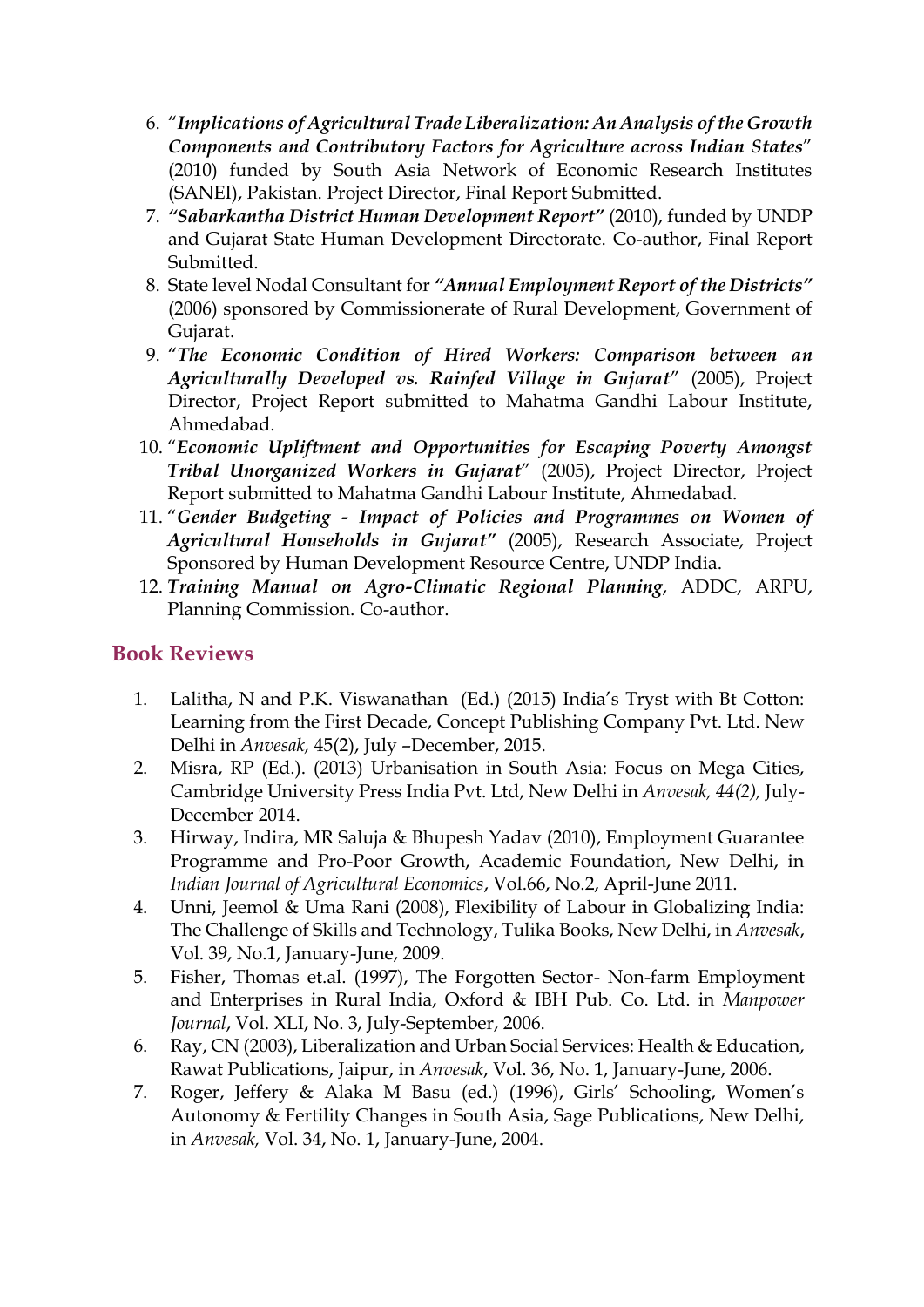- 8. West-Bengal Panchayat Elections 1993- A Study in Participation in *Anvesak*, Vol.29, No.1 - June 1999.
- 9. Rutten, Mario (1995), Farms and Factories: Social Profile of Large Farmers and Rural Industrialists in West India, OUP, Delhi, in *Journal of Entrepreneurship*, Vol.6, No.2, 1997.
- 10. Visaria, Pravin & Rakesh Basant (ed.) (1994), Non-Agricultural Employment in India: Trends & Prospects, Sage Publications, New Delhi, in *Anvesak*, Vol. 26, No. 2, July-December, 1996.

## **Recent Notable Academic/Training Activities**

- 1. Teaching elective courses on "**Economics of Environment**" and **"Green Infrastructure"** to Post Graduate Programme on Landscape Architecture at the CEPT University, Ahmedabad.
- 2. Guest Faculty, **Regional Area Planning** and **Rural Planning Laboratories**, Masters in Planning Programme, School of Planning & Public Policy, CEPT University.
- 3. Organised a lecture on **"Regional Integration and Global Supply Chain"** delivered by Prof. Iwan J Azis, Cornell University at SPIESR, June 4, 2018.
- 4. Organised the **DT Lakdawala Memorial Lecture** delivered by Dr. YV Reddy on "The Future of Public Sector Banking"., November 17, 2017.
- 5. Lecture on "**Urbanisation, Development and Policy Challenges",** Capacity Building Programme for Social Science Faculty Members, March 26, March 19- 28, 2018 organised at SPIESR, Ahmedabad.
- 6. **"Agriculture Growth in India and Economic Wellbeing of Agricultural Labourers"**, Capacity Building Programme for Social Science Faculty Members, March 21, March 19-28, 2018 organised at SPIESR, Ahmedabad.
- 7. Lectures on "**Rethinking Food Security in India"** in International Honors Programme: Rethinking Food security: People, Agriculture and Politics, School for International Training (SIT), Study Abroad, 9th March, 2018 (Spring 2018) and 6th October, 2017(Autumn 2017).
- 8. Distinguished Lecture on **"Rural Transformation Process and Impacts"**, Central University, Gujarat. March 29, 2017
- 9. Lecture on Rural Housing in the **"Panel Discussion on Housing for All"** for World Habitat Day, Nirma University, Ahmedabad, October 3, 2016.
- 10. Lecture on **"Second Green Revolution, Issues and the Way ahead"** at the Workshop on Programming on Developmental Contents, All India Radio, Ahmedabad for PEX/TREX/Annr. Of All India Radio/Door Darshan on August 10, 2016.
- 11. Delivered a Special lecture on **"Agro-Climatic Approach to Regional Planning"**, Metropolitan Regional Planning Laboratory, CEPT University, August 3, 2015.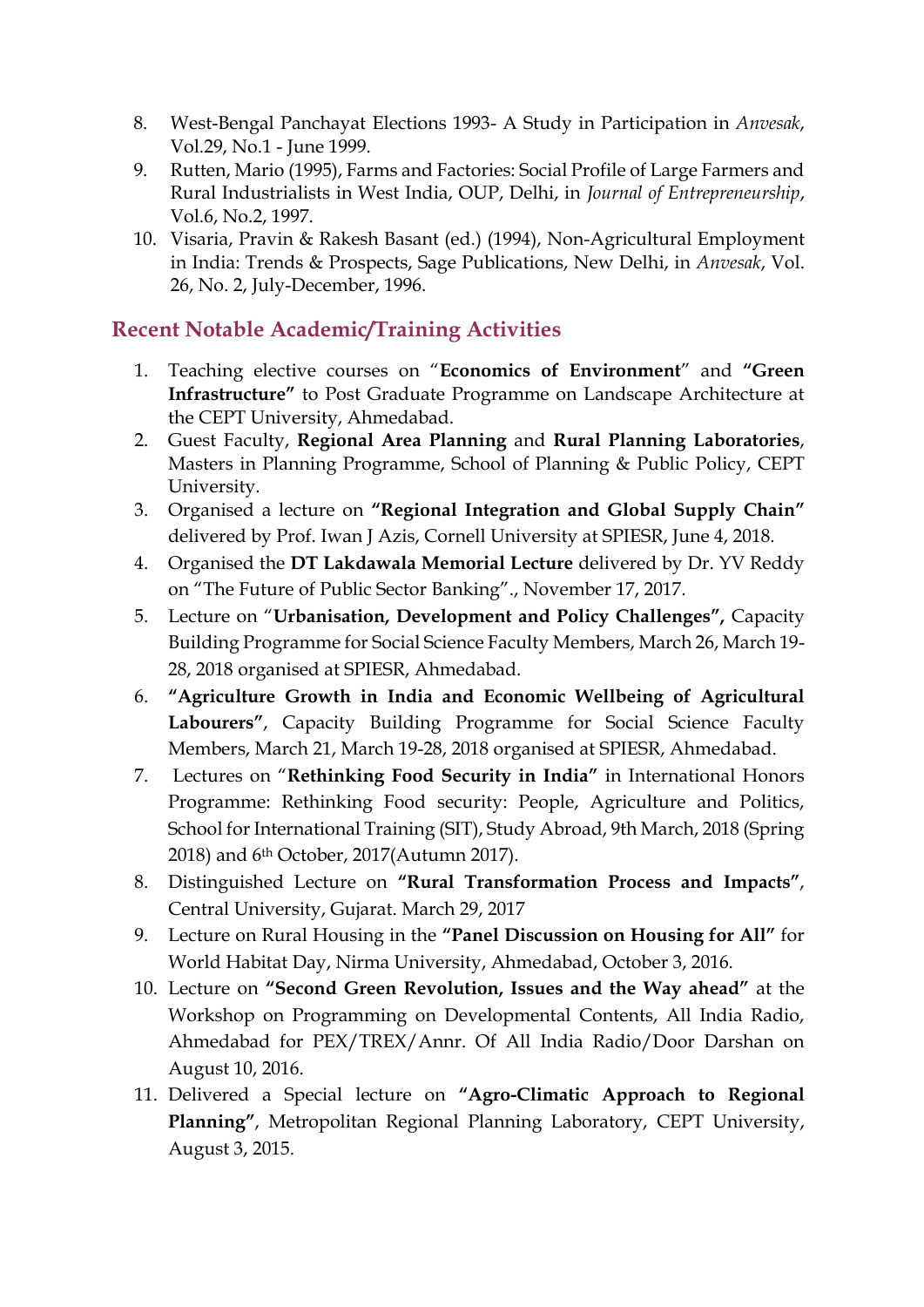- 12. Presented lecture on 'Urbanization Challenge: Implications for Development' **in Panel Discussion on "Managing Gujarat Economy: A way forward"**, on 17th June, 2015 organised at SPIESR with National Council for Climate Change Sustainable Development and Public Leadership (NCCSD), Ahmedabad.
- 13. Organised the Workshop of the Sub-Group on Agricultural Marketing of the Commission on "Inclusive and Sustainable Agricultural Development of Andhra Pradesh" at SPIESR, 15th May, 2015.
- 14. Delivered a lecture on **"Steps in the Process of Research- Problem Selection, Formulation and Planning: How to write a Proposal**", Research Methodology Course for Ph.D. Scholars in Social Sciences, April 16th to 25th, 2015. Organised by SPIESR.
- **15.** Delivered a lecture on **"Gujarat over time: Progress towards Growth, Development and Inclusiveness"**, Research Methodology Course for Ph.D. Scholars in Social Sciences, April 16th to 25th, 2015. Organised by SPIESR.
- **16. Nominated as ICSSR Observer** for Research Methodology Training Course in Social Science for Ph.D. Scholars (Sponsored by ICSSR, New Delhi), April 7 to 16, 2015, Organised by Mahatma Gandhi Department of Rural Studies, VNSGU and Centre for Social Studies, Surat.
- 17. Delivered lecture on **"Status of Agriculture: Insights from Empirical Studies on Gujarat".** Research Methodology Training Course in Social Science for Ph.D. Scholars (Sponsored by ICSSR, New Delhi), April 7 to 16, 2015, Organised by Mahatma Gandhi Department of Rural Studies, VNSGU and Centre for Social Studies, Surat.
- 18. Organised a seminar on **"Decent Work"** delivered by Prof. Gerry Rodgers, ILO, at SPIESR, February 27, 2015.
- 19. Participated as Resource person in the State level Seminar on "Mainstreaming Human Development Approach through Higher Education", March 20th, 2015. Made a presentation on **"Sharing Inputs of Human Development Reports-Exploring Way Ahead**".
- 20. Participated as Resource person in National Development Convention on "Resources, Institutions and Development: Contestations and Possibilities in Globalizing India" during February 11-12, 2015, organized by GIDR, Ahmedabad. **Chairperson for the technical session on "Treading the Green pathways to Environment and Development"** during 12th February 2015.
- 21. **Keynote Address** on **"Agriculture in Gujarat: Problems and Prospects"** at 4th National Conference of the Konkan Geographers Association, 26th and 27th December, 2014 at the Department of Geography, Faculty of Science, The MS University of Baroda, Vadodara, Gujarat.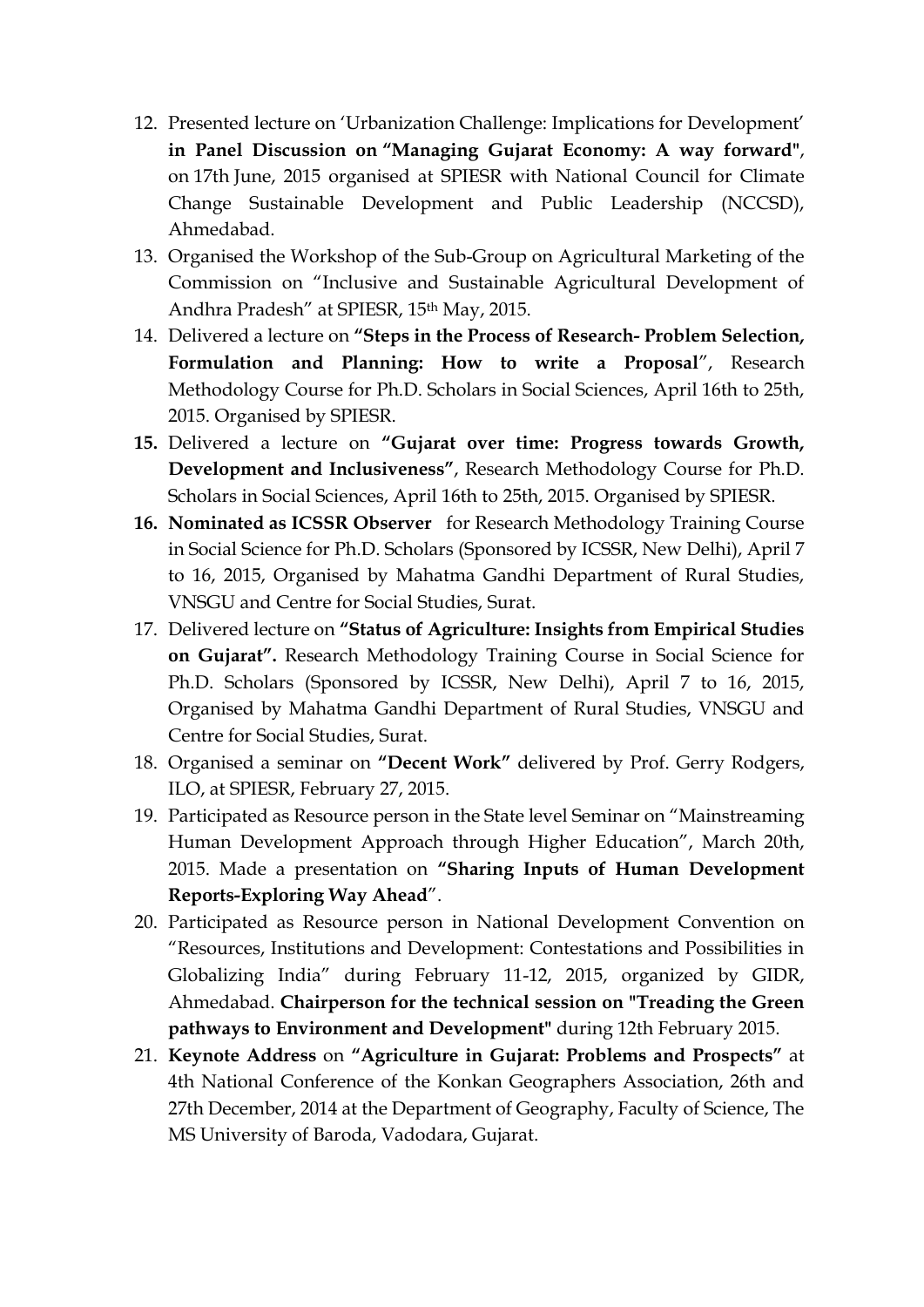- 22. Organised a Panel Discussion on **"Sardar Patel's Views on Governance**" at SPIESR, December 15, 2014.
- 23. Resource person at the **IFPRI-IIMA Consultation Workshop** on Support-led and Economic Growth-Mediated Food and Nutrition Security in India: The Case of Gujarat. Made a Presentation on **"Issues Relevant for Research on Food and Nutrition Security in Gujarat",** November 1, 2014.
- 24. Participated as Resource person in AKRSP-NABARD Seminar on **System of Rice Intensification** in Dangs and Navsari, held at Gujarat Vidyapith, 23rd May, 2014.
- 25. Delivered a lecture on **The Status of Agricultural Research in India**, 17th Refresher Course on "Recent Developments in Economics", Department of Economics, Gujarat University. 10, July, 2014.
- 26. Invited Expert at the **Second Scenarios Workshop** organized by **The CGIAR Research Program on Climate Change, Agriculture and Food Security (CCAFS)** on June 2-5, 2013 at Kathmandu, Nepal.
- 27. Delivered Special Lecture on **"Status of Agricultural Research in India"** in the Orientation Workshop in Social Science Research, GIDR, September 4th, 2013.
- 28. Invited as Keynote Speaker on **"Development Dynamics in Gujarat"** in the UGC Seminar on Development Dynamics of Gujarat- Growth opportunities and potential ahead, organized by SMPIC, Ahmedabad 29th Sep 2013.
- 29. Delivered Lecture on **"Application of Analytical Techniques in Indian Agriculture: Illustrations from Studies in Gujarat,"** Advanced Refresher Course on Macro-economic with Special Reference to Indian Economic System, 13th to 27th May, 2013, Organised by SPIESR.
- 30. Delivered lecture on **"Landuse changes in Gujarat over a period of 5 decades**" at the Stakeholders' Consultation Workshop for preparation of State of Land, Water, Climate Change Reports, 2011, at IRMA, January 31st, 2012.
- 31. Invited Expert at the **Climate Change Scenarios Workshop** organized by **The CGIAR Research Program on Climate Change, Agriculture and Food Security (CCAFS)**, November 29th to 1st December, 2012 at Colombo, Sri Lanka.
- 32. Note prepared on **Institute's Contribution to Social Sciences Research for the ICSSR Review Committee,** February, 2011.
- 33. Member of the Sub-group -6 of **Committee on Statistics of Agriculture and Allied Sectors** (Ministry of Statistics and Programme Implementation), 2011. Prepared and Submitted Report on *"Agro-Climatic Statistics".*
- 34. Delivered Lectures on **"Manpower Development in India**" to Graduate Students of School for Industrial Relations & Labour Studies, *Michigan State*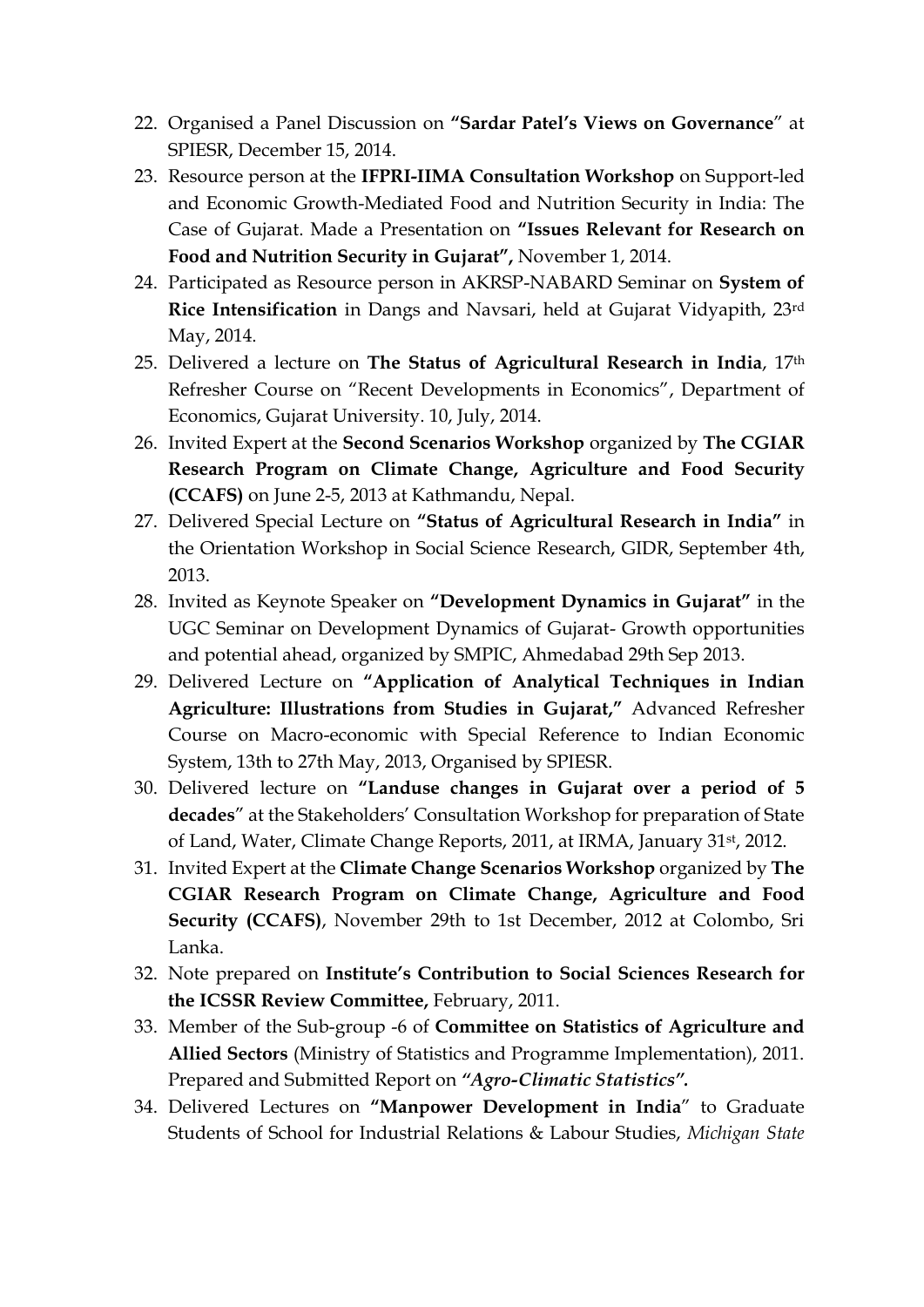*University (MSU), East Lansing, USA* on invitation from Professor Ellen Kossek, Distinguished Professor, MSU, November, 2010.

- 35. Delivered Lecture on **"Women's Employment in Service Sector Activities**" in the Regional Consultation on Gender & Migration, organized by CWDS, New Delhi at Gujarat Vidyapith, 24 & 25 November, 2009.
- 36. Delivered Lecture on **"Changing Agricultural Land Ownership and Land Use Pattern In Gujarat In Context With Women's Land Ownership**" during a session in the State level Consultation conducted by Working Group on Women's Land Ownership (WGWLO) held on March 3, 2008 at MGLI.
- 37. Invited Speaker on **"Non-farm Sector Employment in India",** Training Programme on Macro-Economics with Special Reference to Indian Economic System. Organised by SPIESR with ICSSR, May 2008.
- 38. Invited Speaker on **"Agro-climatic Planning and Agricultural Development**", Training Course on Macro Economics with Special Reference to Indian Economic System, Organised by SPIESR with ICSSR in March 2004.

# **Doctoral Mentoring**

- 1. **External Referee** for doctoral student Ms. Namrata Singha Roy of the Economics Department, University of Calcutta. Topic: "Female Employment and Wages in Rural Labour Market in Semi-Arid Villages of Indi**a**"2017.
- 2. **External Referee** for doctoral student Ms. Sanghamitra Kanjilal of the Economics Department, University of Calcutta. Topic: "Gender Relations in employment under overlapping Class, Caste and Community Identity" 2017.
- 3. **Member of Expert Advisory Committee** for doctoral student Mr. Dhiren Jotwani, of Institute of Management, Nirma University. Topic: "Economic Growth and Financial Sector Development in India ". 2015.
- 4. **Member of Expert Student Advisory Committee** for Doctoral Scholar Ms. Bindi Shastri, CEPT University, Topic: "SAR Polarimetric Applications for Land Surface Feature Studies**"**. 2014.
- 5. **External Referee** for doctoral student Ms Chitrita Bhowmick of the Economics Department, University of Calcutta. Topic: "Rural Non-Farm Sector and the Quality of Employment" 2013.
- 6. **External Referee** for doctoral student Mr. Rahul Banerjee of the CEPT University Doctorate Programme. Topic: "Assessment of the Sustainability of Water use in the Catchment Area of the Man Dam in Madhya Pradesh".2013.
- 7. **M.Phil Guide** for student Ms. Shikha Bir Singh, of Annamalai University. Topic: "Employment Conditions of Construction Workers: A Case Study of Ahmedabad".2007-08.